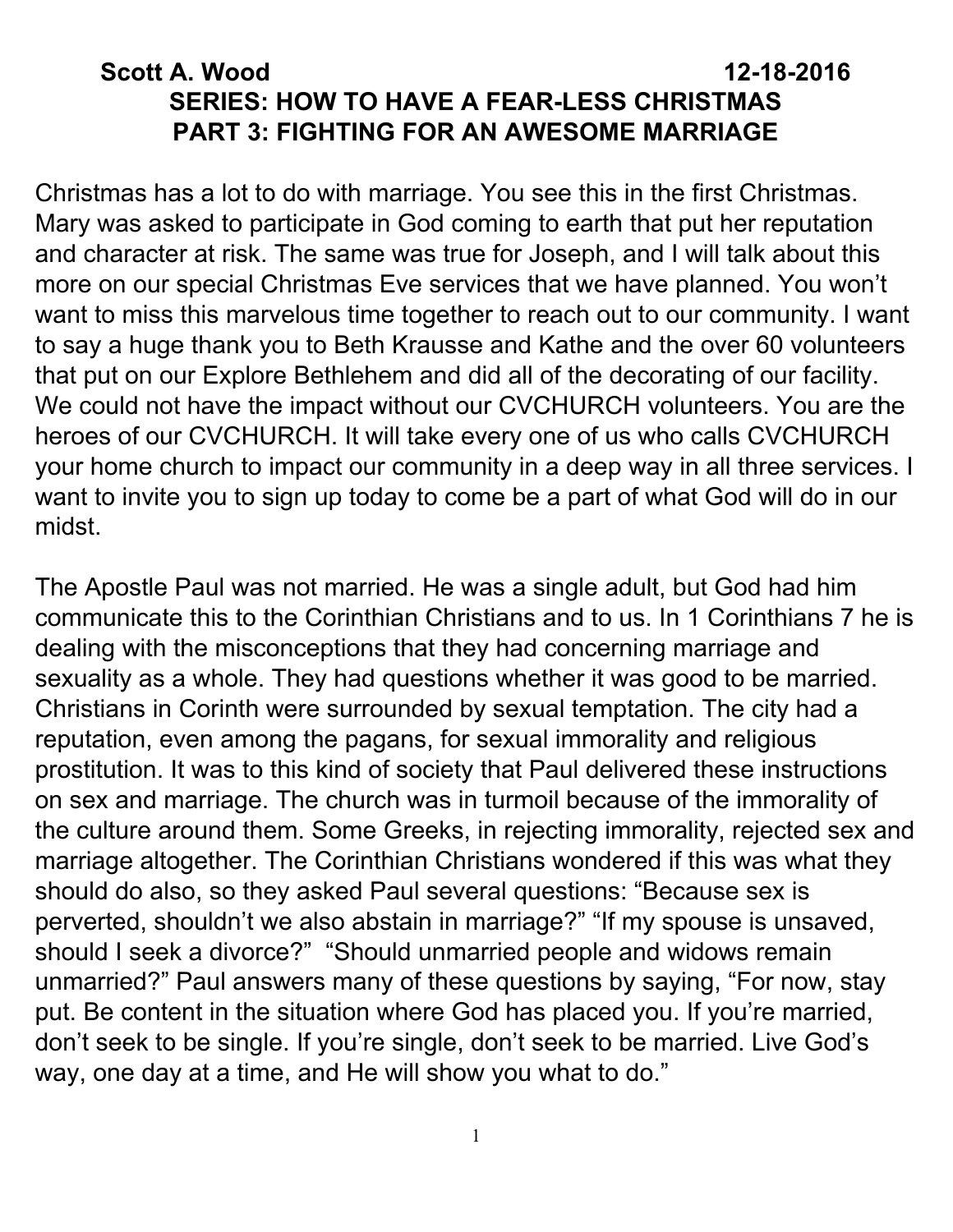## 1 Corinthians 7:7 says, "**We are all given different gifts. God gives the gift of marriage to some and to others He gives the gift of singleness."**

How do you know if you have the gift of singleness? If you have any desire to get married some day you most likely don't have this gift. If you say, "Really, I'd like to be married some day. I'd like to have a wife or I'd like to have a husband," then you most likely don't have the gift of singleness. The gift of singleness, when God gives it, means I'm perfectly happy to live the rest of my life not married. That's the gift of singleness. Whether you have never been married or you're divorced or you're separated or you're widowed or you are currently married, regardless of what state you're in, the next verse applies to all of us. Hebrews 13:4 says, "**Give honor to marriage, and remain faithful to one another in marriage. God will surely judge people who are immoral and those who commit adultery**. " Sadly marriage is no longer honored by everyone in our society. In fact it's the exact opposite. Today, marriage is dismissed as irrelevant by many people. As archaic--"Who needs to get married?" That's something maybe for another generation or another culture, a manmade lifestyle choice. Really, it's dismissed. The sentiment today is no one needs to get married. Just living together is fine. Marriage is demeaned in our culture by saying it's a career buster. Marriage is delayed. People are delaying marriage more and more--many times for the wrong reason. There are good reasons for delaying marriage, but there are also selfish reasons for delaying marriage. Marriage is being redefined. It's being ridiculed. It's being demeaned. It's being denounced. It's being discourage and disrespected. We don't live in a culture where marriage is honored by everyone any more. Even Christians fall for this trap. Part of the problem is that people don't know the basics of marriage anymore. Fifty years ago, if I were to go out on the street and say, "Tell me the purpose of marriage," they could give you the five or six purposes of marriage. No one knows these today. So marriage is treated like just one more little lifestyle choice. It is not, loved ones. It is far more important than you realize whether you ever get married yourself or not. Marriage is essential. God gave marriage to us for six reasons. Please hear me, church. Marriage won't solve all your problems. Let me correct that! Marriage won't solve any of your problems. A lot of people think marriage creates problems. I didn't have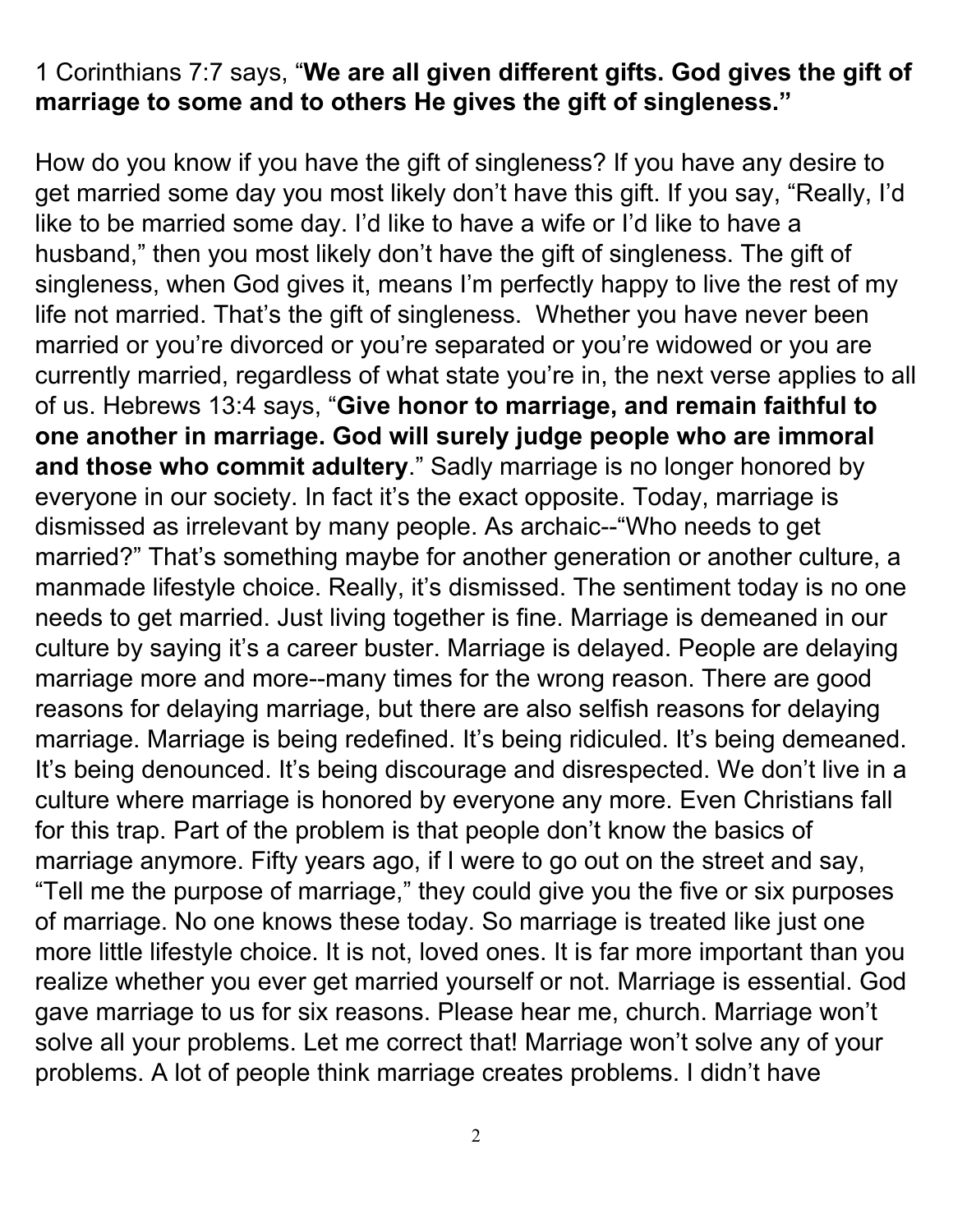problems until I got married!" Oh, no! That's wrong too. **Marriage doesn't solve your problems. Marriage does not create your problems. Marriage reveals problems.** During our celebrations of Jesus Christ coming to earth to demonstrate how much He and the Father love us, care for us and cherishes us, I want to look at quickly the six purposes for marriage and how you can use them to fight for the ability for those who are to marry to have an awesome marriage and for those of us who are single to fight for the honor of marriage.

#### **How to fight for your marriage by knowing why your marriage matters: God created it…**

## **1. For the connection of men and women**

This seems like commonsense, but it is being turned upside down on its head. 1 Corinthians 11:11-12 says, **"But among the Lord's people, women are not independent of men, and men are not independent of women. 12 For although the first woman came from man, every other man was born from a woman, and everything comes from God."** Do you realize what a radical statement this is? A lot of people don't believe that. There are those that argue women don't need men and that men don't need women in their lives. But we need each other. God designed you whether you get married or not to need both men and women in your life because the Bible says that God made humanity both male and female in His image. God has wired all of humanity this way. God designed gender and your human sexuality. God wired us this way for marriage. It is His idea. We're purposefully made the way we are. Marriage and family is not a human construct but a divine relationship. Genesis 2:18 says, **"It is not good for the man to be alone. I will make a companion who is right for him."** Please notice that marriage, gender, sexuality, men and women--all of these differences are a God-given thing. He calls it good. The companionship of a man and woman who are faithful to each other in the covenant of marriage is unique, special, and we're commanded by God to honor value and esteem this relationship. Here is what Jesus had to say about marriage in Mark 10:6-9 **"But 'God made them male and female' from the beginning of creation. 7 'This explains why a man leaves his father and mother and is joined to his**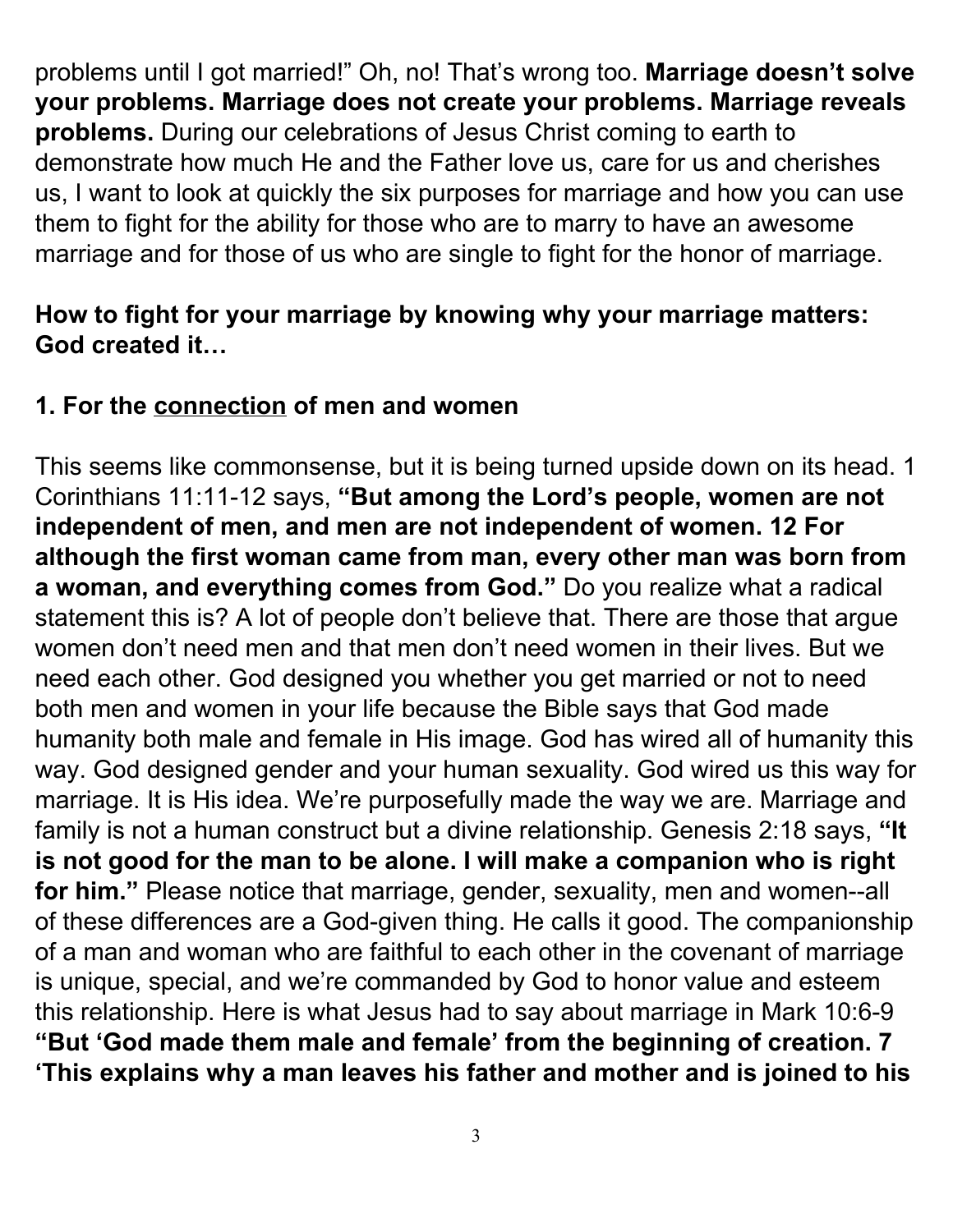**wife, 8 and the two are united into one. Since they are no longer two but one, 9 let no one split apart what God has joined together."** Much can be said about this passage, but I want to point out three key ideas Jesus taught. Marriage is God's plan. It's not a human design. God created marriage, and we're to honor it and participate in it and support those who do. Secondly, marriage is between a man and a woman. There is no other human coupling that the Bible calls marriage. Our anatomy was created specifically by God in order to create other human beings that will last for ever. Thirdly, marriage is to be permanent. Jesus says what God joins together no human is to split apart. Loved ones, this is why CVCHURCH takes Premarital Guidance so seriously. Once you're married this is God's will. You must not go into marriage without understanding the importance of why God created marriage and what your responsibilities are in marriage as a man and as a woman. If you're here today, and you might say to yourself, "Well my marriage can not be a God thing." Guess what--it is, loved friend. You might not have been married under the best circumstance, but you are now one with your wife, with your husband. It is God's will that you fight for your marriage and make it work for the glory of God.

## **2. For the procreation of the human race**

Loved ones, you're only here because your parents created you. God has chosen to populate this planet through marriage. This is why your sexuality, and how you live it out, is so important. This is why satan is working overtime to create such confusion over gender identity and what marriage really is. What is incredible is to think that God wanted a family to live in eternity with Him, and He chose to create this family through marriage and the sexual relationship. No one would be in heaven for eternity if He hadn't created marriage and human sexuality. Genesis 1:27-28a says, **"So God created human beings in His own image. In the image of God He created them; male and female He created them. 28a Then God blessed them and said, 'Be fruitful and multiply. Fill the earth and govern it.'"** God has given the human family two basic commands: Marry and have children, and steward the resources I have given to you in the planet. Let's see what God says about marriage in Malachi 2:15-16, **"Didn't the Lord make you one with your wife? In body and spirit**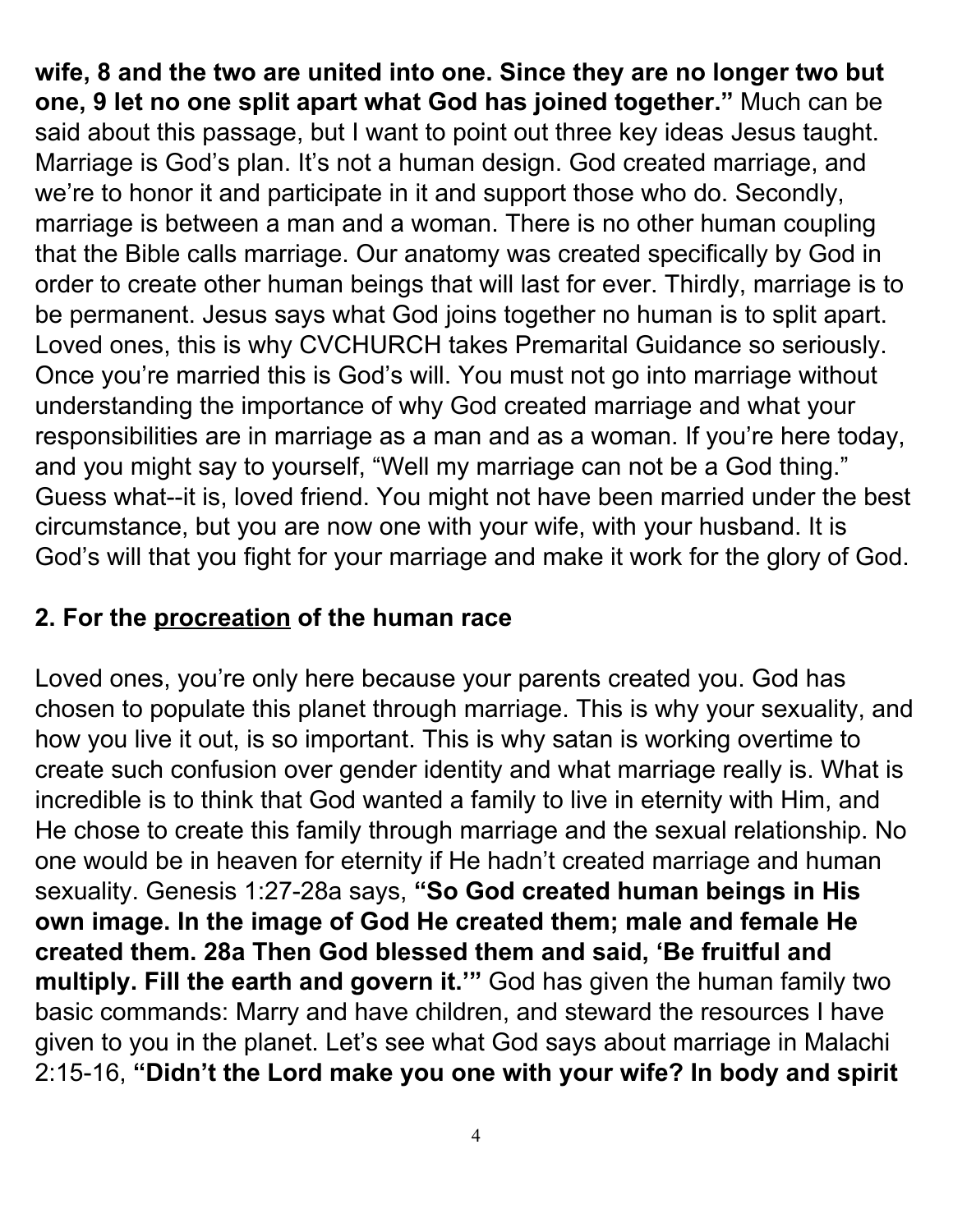**you are His. And what does He want? Godly children from your union. So guard your heart; remain loyal to the wife of your youth. 16 'For I hate divorce!' says the Lord, the God of Israel. 'To divorce your wife is to overwhelm her with cruelty,' says the Lord of Heaven's armies. 'So guard your heart; do not be unfaithful to your wife**.'" If you're married and have not been able to have children God is not unhappy with you, and you're not to see yourselves as having failed. You have not. There are all kind of reasons why couples can't or don't have children. God is not disappointed with you at all over this issue. What this passage is saying is that we're all alive because couples have gotten together. For thousands of years, God has used marriage to populate heaven. This is the 2<sup>nd</sup> purpose for marriage. God loves family, and He wants a huge family, and He has created us male and female, and through marriage we can give our Father the family He has always wanted.

# **3. For the protection of children**

God created marriage for the protection, nurture and love of the children the couple produce. It is a proven fact that kids grow better, healthier, stronger when they grow up in a stable family. When they grow up in a marriage with a mom and dad. If you are a single parent this is not a criticism against you. As your CVCHURCH family we take our ministry to single parents incredibly seriously. This is why we have Kids' Place and EPICC Youth ministry. This is why having healthy men and women who volunteer in these most important ministries are so important. Many of you function like fathers, mothers, brothers, sisters, aunts and uncles to those children who don't have those important people in their lives. I know Kathe and I are incredibly thankful for those of you men and women who love, care for and pray for Benjamin and Whitney. No one couple can parent their children successfully alone. You need your family here at CVCHURCH to help you love, care for and protect your children. This is why we do background checks on everyone who wants to be involved in children's ministry. We are committed to the safety and protection of every child here at CVCHURCH. I won't quote you all the statistics I researched that prove that children do better in school, have a better chance of avoiding addiction to drugs, alcohol and sex and most likely to develop skills and have access to resources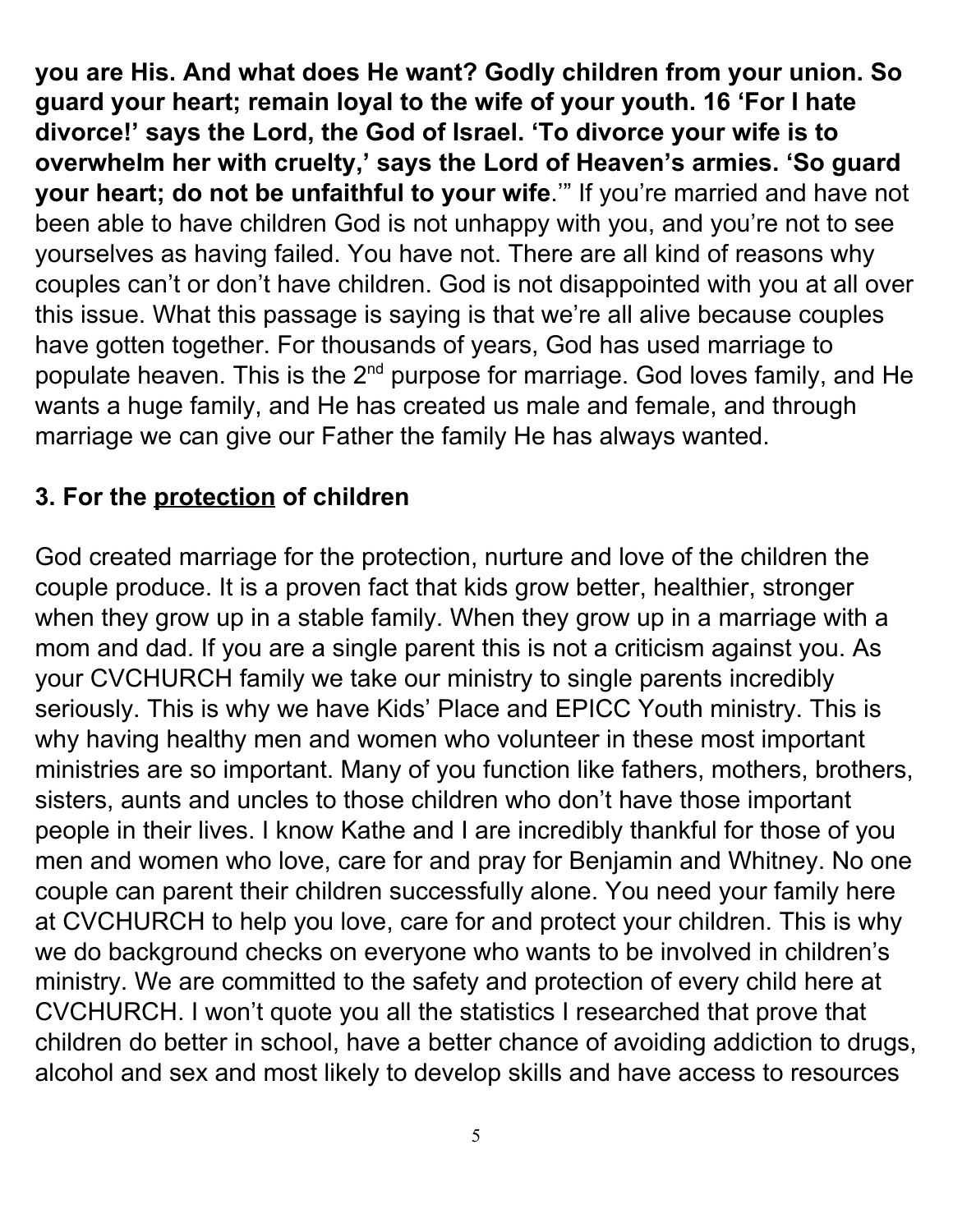to help them over depression and to stay out of jail, and they have a reduced risk of divorce or bearing children out of marriage. This is one of the reasons we promote adoption of children that don't have families. I am very excited about this new ministry that Jeff and Mindy are in the process of putting together with several other families that are deeply committed to providing a solution to get kids into families that will love, care and protect them. Proverbs 14:26 says, "**Those who obey and respect the Lord have a secure fortress; their children have a place of refuge and security."** This is part of what it means to fight for an awesome marriage. I'm not only responsible for my own children, but I'm responsible for your children, also. Trust me, loved ones, to have a successful marriage, family and be successful in being there for other men, women, children, and marriages you must become a fighter. We're in a war. This is why Christmas happened. Jesus came to war on our behalf, and we join Him in this battle when we commit to marriage and to our families through being in a small group. If you're not in a small group, I encourage you to sign up on your connection card, and we will help place you in a small group. Please, parents, get your children involved in our Kids' Place ministry. If you were just a part of our Explore Bethlehem, that was incredible. Our Easter Egg Hunts are beyond extraordinary. Beth does such an incredible job with our children in our annual children's musical. You must show up to grow up, friends. We fight for awesome marriages by promoting marriage and family as the way connect men and women, for the procreation of the human race and for the protection of children.

## **4. For the maturation of our character**

The purpose of marriage is for the maturation and perfection of our character. Remember the purpose of marriage is not to solve your problems, and neither does it create your problems, but marriage is meant by God to reveal your character defects and problems. It is in marriage, especially, that we learn to be unselfish, and learn to be sacrificial and serving. No relationship has greater impact on your life than marriage if you get married. You might say, "But my wife or husband is not a Christian. They're not a fully devoted follower of Jesus." They don't have to be saved to be God's #1 tool to make you more like Christ.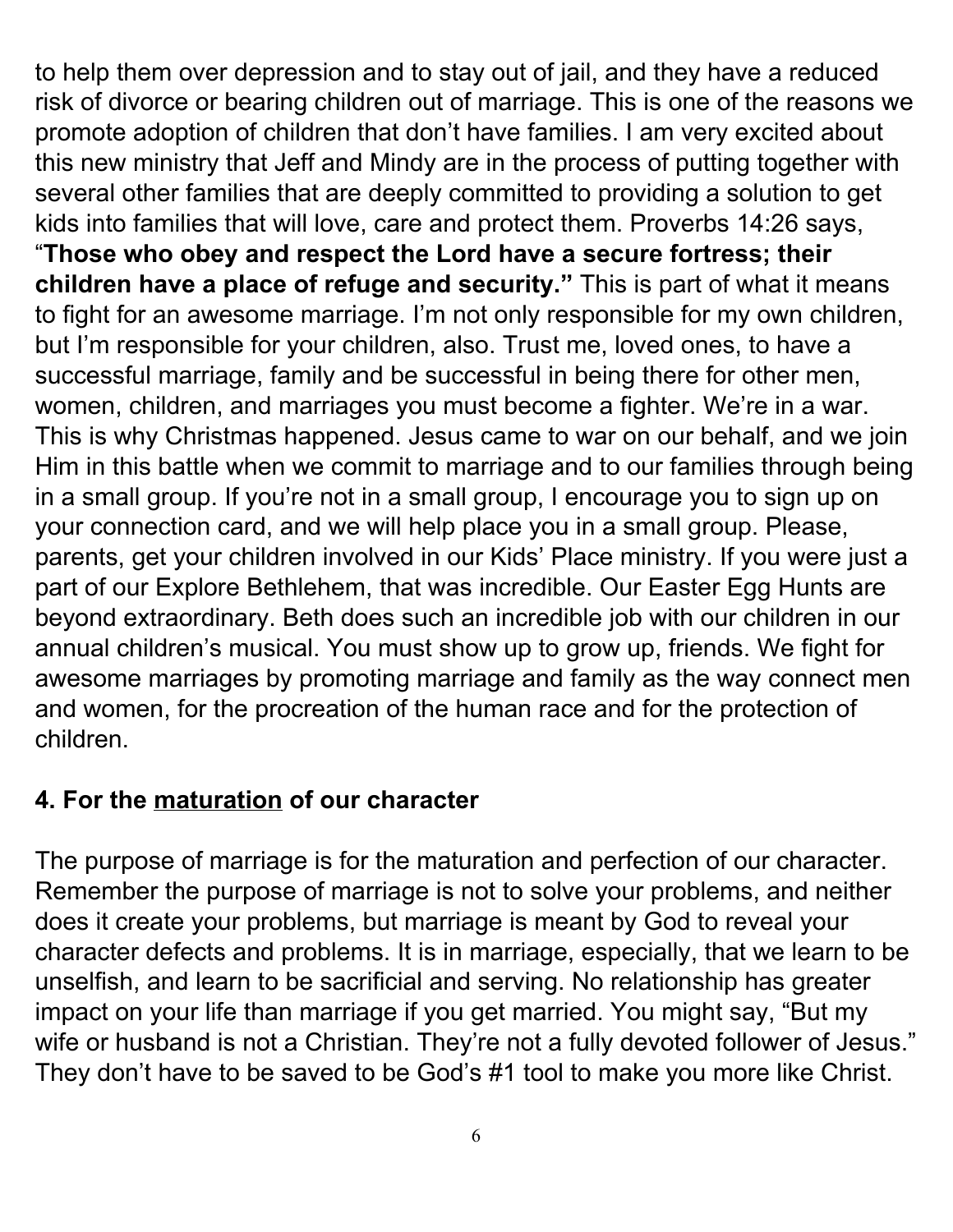Because they're closest to you and they have the most impact, it will help your character development in becoming more like Christ if you have the right attitude. Please write this down on your notes: **"The number one purpose of marriage is to make me holy not happy."** This is so counter-cultural, but it is God's truth. Here is an interesting truth, loved friends. Once you grow in your maturity and holiness this is how God gets you to happiness and joy. The maturity of your character is how God makes you happy. God's purpose in your life it to make you holy not happy. And that's the purpose of God for marriage in your life--that you become more loving, more giving, more serving, more sacrificial, more sharing, more nature and more unselfish. As you allow God's purpose of maturity to grow in you, that is how you get to happiness and joy. Proverbs 18:1 says, **"Unfriendly people care only about themselves; they lash out at common sense."** Romans 12:9-10 says, **"Don't just pretend to love others. Really love them. Hate what is wrong. Hold tightly to what is good. 10 Love each other with genuine affection, and take delight in honoring each others."**

# **5. For the development of society**

Marriage is the fundamental building block of every community, church, sate, nation, society, and culture. If you know anything about history, you know whenever marriages are strong, churches and nations are strong, empires are strong. You know that wherever marriages and families are weak, cultures and nations are in decline. We know that when marriages are devalued the more a nation is in decline. America is a great example of this. My prayer is that this will turn around. It begins with the marriages and families in the local church. Our nation has been going in the wrong direction, and I believe it is because we don't value marriage and babies in the womb. We value **"It's all about me. I've got to do what's best for me."** We've made individualism an idol. Fighting for our marriages and families is all about the development and the preservation of our society. Proverbs 14:34 says, **"Righteousness lifts up a nation, but sin brings disgrace to any society."** One of the best ways you can personally contribute to the lifting up of America is to honor marriage and family and to order your relationships and sexuality in a way that honors God.